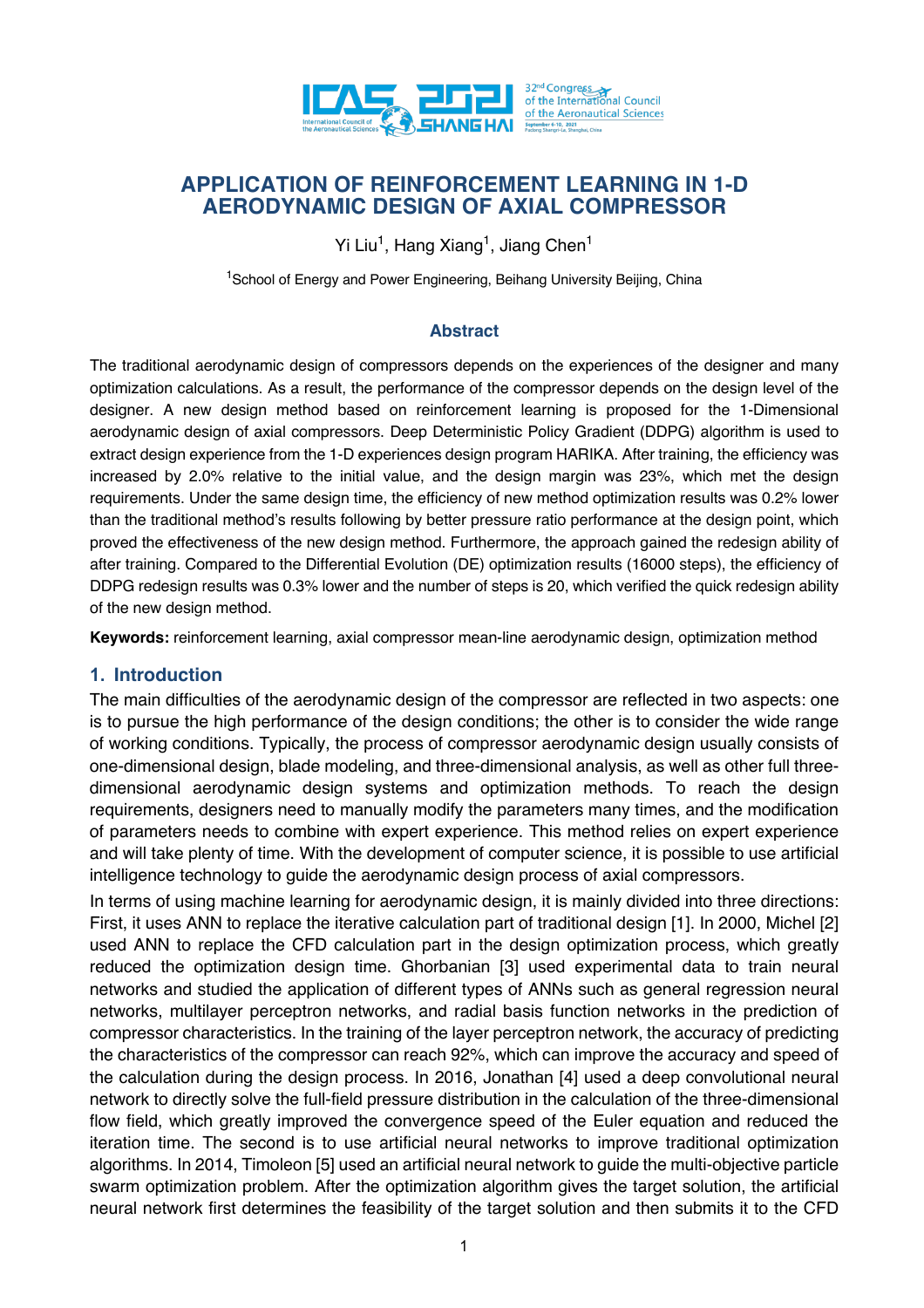program. This method can save more computing resources. The third direction is to use reinforcement learning to train the computer from scratch to perform the aerodynamic design of the axial compressor independently. Reinforcement learning algorithm was proposed by Sutton [6]. Due to the limitation of computing power, researchers did not pay much attention until the emergence of "Alpha Go". In the application of compressor aerodynamic design, Goel [7] used a reinforcement learning method based on a genetic algorithm to improve the aerodynamic design of turbine blades and successfully designed turbine blades using a classifier model, which saved 33% iteration time compared to the traditional methods. In 2013, Mumit [8] used the Q-learning algorithm to design the thermoacoustic heat engine. Compared with the traditional design method, the energy conversion efficiency was increased by 3.29%. The design problems of thermoacoustic heat engines are similar to the 1-D aerodynamic design of axial flow compressors, and they all have a large number of design parameters. Reinforcement learning methods can better solve the problem of too many optimized design parameters.

In this paper, we proposed a new design method based on Reinforcement learning, which uses reinforcement learning to train the machine how to design the compressor independently. In this process, human intervention is minimized to achieve the Design requirements. Reinforcement learning is a branch of machine learning, which is mainly composed of agents, environments, states, actions, and rewards. After the agent performs an action in one state, it enters the next state, and the environment gives a reward according to the new state based on a certain strategy. Subsequently, the agent will repeat the circle many times, train the neural network, and acquire design experience. This paper focuses on the mean-line aerodynamic design of axial compressors and uses the onedimensional axial compressor characteristic calculation program (HARIKA) to explore the feasibility of the reinforcement learning algorithm in guiding the aerodynamic design of axial compressors.

## **2. Statement of the problem**

The essence of this process is a kind of thermal calculation instead of flow analysis. In this process, many contradictory choices must be continuously judged and decided based on experience. A mass of data required for the calculation itself also comes from experiments. After this process, the diameter, speed, number of stages, and load distribution of the compressor can be determined. Although the calculations are simple, they are important as the most basic part of aerodynamic design. After the one-dimensional design is determined, subsequent design analysis can only be performed in its specified frame. We use HARIKA to help evaluate the compressor performance. HARIKA is a widely used one-dimensional compressor aerodynamic design program, with many empirical formulas built in. It can quickly give design results based on input conditions, which meet the requirements of the reinforcement learning for the evaluation program. Aiming at the onedimensional aerodynamic design of the compressor, we choose efficiency as the design goal, and to ensure the stability of the compressor, we choose the margin as the constraints. Through a noticeably short time of calculation, HARIKA will give the values of efficiency and minimum margin. Following is a general description of the design model:

Pressure ratio: 16.0

Mass Flow: 20.5kg/s

Atmospheric pressure: 101325Pa

Total temperature: 288.15K

Rotation speed: 15350rpm

Surge margin: ≥15%

Stage number: 13 stages

To simplify the design process, the form of the flow channel was set as equal middle diameter. The optimization goal of the model is to maximize the efficiency at the design point. And the surge margin is not lower than 15%.

The definitions and ranges of the design variables are shown in Table 1. The length variables are in meters and the angle variables are in degrees. There are 11 parameters, including rotating speed,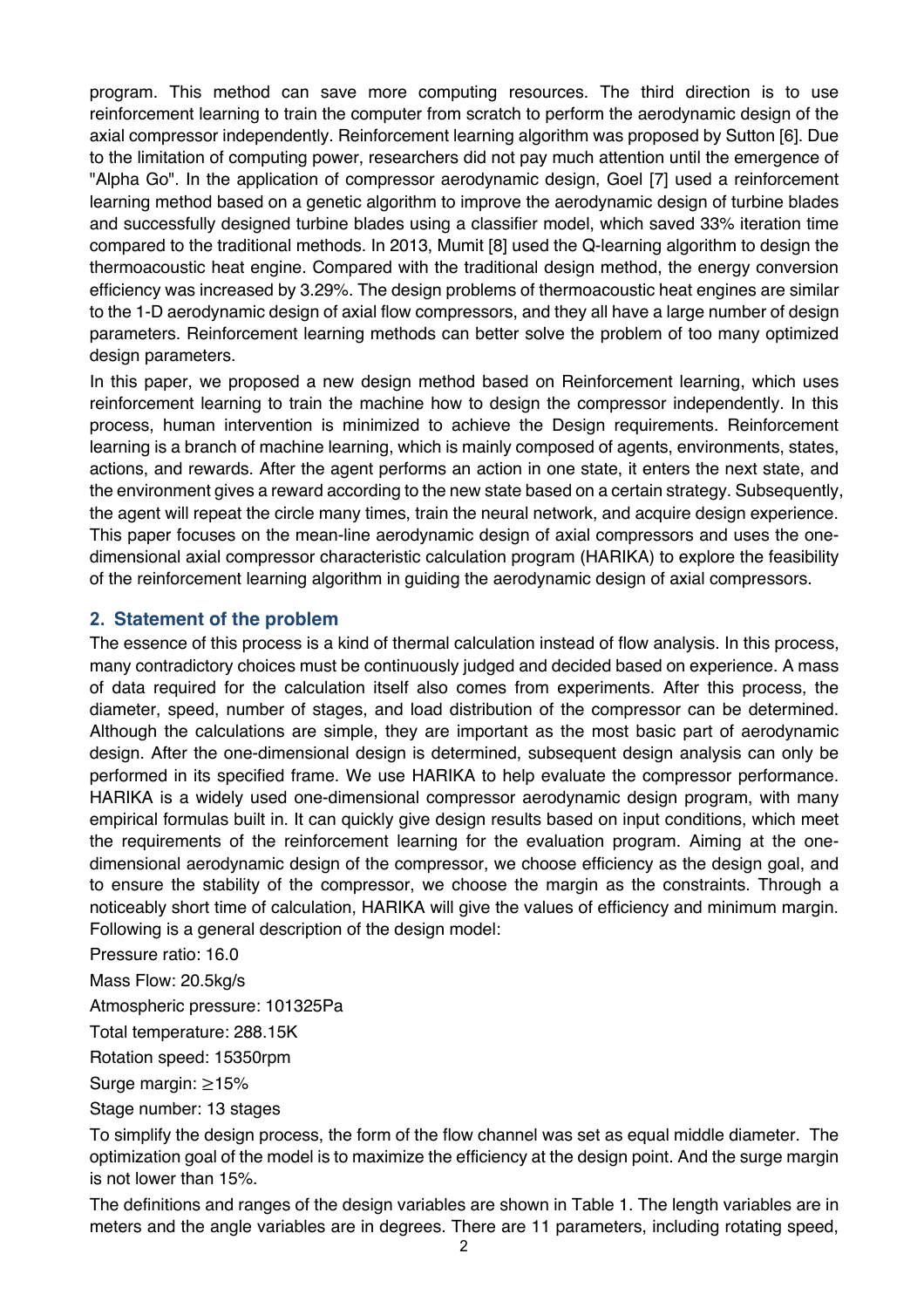hub ratio, axial speed distribution and reaction force, etc. These are all the parameters HARIKA needs for design calculation. In this paper, we will train an agent to learn how to design the compressor. After being given the design requirements, the agent can determine all the rest design variables automatically.

| Design Variable | <b>Definition</b>    | Ranges        |
|-----------------|----------------------|---------------|
| DK              | Hub/tip ratio        | $0.43 - 0.65$ |
| CA1(m/s)        | Inlet air velocity   | 130-190       |
| CA2(m/s)        | Middle air velocity  | 120-190       |
| CA3(m/s)        | Outlet air velocity  | 110-150       |
| <b>ALF</b>      | Inlet airflow angle  | 53-85         |
| <b>TAO</b>      | Reaction             | $0.40 - 0.60$ |
| HZ <sub>1</sub> | Tip load factor      | $0.15 - 0.35$ |
| <b>HZZ</b>      | Root load factor     | $0.15 - 0.35$ |
| HR <sub>1</sub> | Tip pitch ratio      | $1.0 - 1.6$   |
| <b>HRZ</b>      | Root pitch ratio     | $0.6 - 1.4$   |
| <b>HORDA</b>    | Minimum chord length | 0.030-0.070   |

Table 1 The definition and ranges of design variables

### **3. Method**

### 3.1 The Choose of Specific Algorithm

Through training, experience is extracted from HARIKA through deep reinforcement learning (RL). The aerodynamic optimization process is a Markov Decision Process (MDP) which meets RL's essential requirement. Unlike other algorithms, reinforcement learning requires constant interaction with the environment, the HARIKA program, to train neural networks. As for optimization problem, the algorithm requires multi-dimensional and continuous inputs to meet the adjustment of multiple design variables. Further, we choose DDPG to test the specific algorithm of reinforcement learning. The Q-learning algorithm relies on table data storage, which is not applicable for continuous states; The Deep Q-learning network (DQN) uses a neural network to approximate the behavior value function so that it can be input as multi-dimensional, continuous state that meets the requirements of this design. However, the problem of DQN is that it can only provide discrete parameter changes, which may miss the point of the global optimal result. The DDPG, Deep Deterministic Policy Gradient, is a value-based deterministic strategic algorithm, and its action and state space are multidimensional continuous. Sufficient state information can be learned while making precise parameter adjustments to meet the design requirements.

## 3.2 Deep Deterministic Policy Gradient

To extract design experience from HARIKA and simulate the human design process, we need to train the agent's action strategy, that is, the next action that the agent takes after obtaining the current state to obtain a higher reward. The strategy is defined as follows:

$$
a = \mu_{\theta}(s) \tag{1}
$$

 $\mu_{\theta}$  represents the strategy  $\mu$  in the case of the current network parameter  $\theta$ .

To avoid falling into a local optimum, we set a decay coefficient for the reward, the formula is as follows: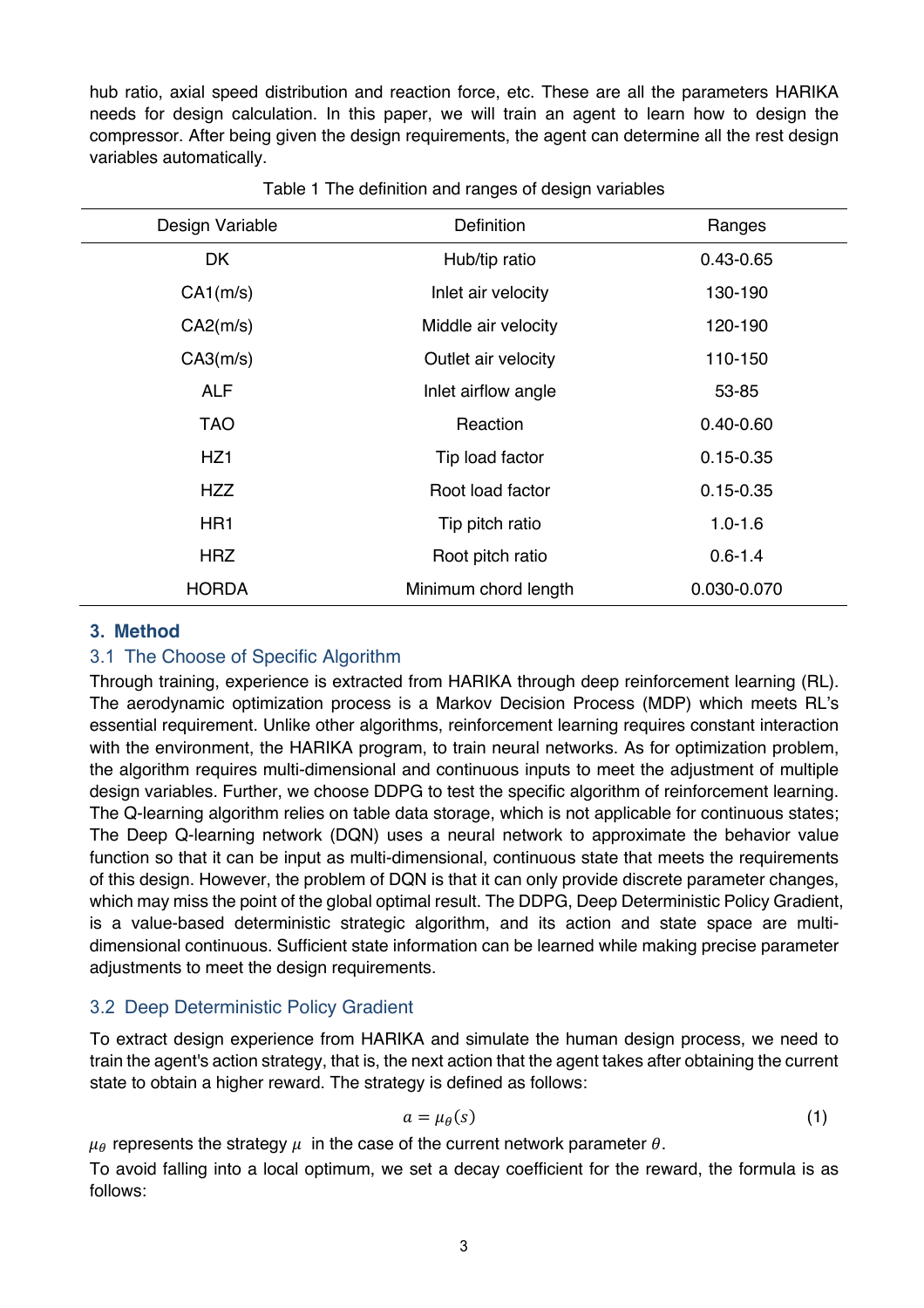$$
G_t = \sum_{n=0}^{N} \gamma^n r_{t+n+1}
$$
 (2)

DDPG uses deterministic strategy  $\mu$  to select actions  $a_t = \mu(s_t|\theta^{\mu})$ where  $\theta^{\mu}$  is a parameter of the strategy network that generates deterministic actions. DDPG is divided into two parts, actor network and critical network. The algorithm uses the policy network  $\mu$  to act as an actor, and the value network to fit the (s, a) function to act as a critical role. In order to solve the optimal strategy, value function and action state value function are introduced to evaluate the pros and cons of a certain state and action. The value function is defined as follows:

$$
J(\theta_{\mu}) = E_{\theta^{\mu}} \left[ \sum_{n=0}^{N} \gamma^{n} r_{t+n+1} | s_{t} = s \right] = E_{\theta^{\mu}} [r_{t+1} + \gamma V(s_{t+1}) | s_{t} = s]
$$
(3)

The action-states value function is defined as:

$$
Q^{\mu}(s_t, a_t) = E[r(s_t, a_t) + \gamma Q^{\mu}(s_{t+1}, \mu(s_{t+1}))]
$$
\n(4)

Silver proved that the gradient of the objective function using the  $\mu$  strategy is equivalent to the expected gradient of the Q function using the  $\mu$  strategy:

$$
\frac{\partial J(\theta_{\mu})}{\partial \theta_{\mu}} = E_s \left[ \frac{\partial Q(s, a | \theta^{\mu})}{\partial \theta_{\mu}} \right]
$$
(5)

Cause the strategy is deterministic, the gradient of the Actor network is:

$$
\frac{\partial J(\theta_{\mu})}{\partial \theta_{\mu}} = E_{s} \left[ \frac{\partial Q(s, a | \theta^{\mu})}{\partial a} \frac{\partial \pi(s, \theta^{\mu})}{\partial \theta_{\mu}} \right]
$$
(6)

$$
\nabla_{\theta} J_{\beta}(\mu_{\theta}) = \int_{S} \rho^{\beta}(s) \nabla_{\theta} \mu_{\theta}(s) Q^{\mu}(s, a)|_{a = \mu_{\theta}} ds = E_{s \sim \rho^{\beta}} \left[ \nabla_{\theta} \mu_{\theta}(s) Q^{\mu}(s, a)|_{a = \mu_{\theta}} \right]
$$
(7)

 $\beta$  is the random noise, The value gradient on the Critic network is:

$$
\frac{\partial L(\theta^Q)}{\partial \theta^Q} = E_{s,a,r,s \sim D} \left[ (TargetQ - Q(s,a|\theta^Q) \frac{\partial Q(s,a|\theta^{\mu})}{\partial \theta_{\mu}} \right]
$$
(8)

$$
TargetQ = r + \gamma Q'(s', \pi(s' | \theta^{\mu'}) | \theta^{Q'})
$$
\n(9)

The actor network is used to output actions, and the critical network is used to evaluate the value of actor output actions. So, the updated formula of DDPG is:

$$
\delta_t = r_t + \gamma Q^{\omega^-} \left( s_{t+1}, \mu_{\theta^-} (s_{t+1}) \right) - Q^{\omega} (s_t, a_t)
$$
\n(10)

$$
\omega_{t+1} = \omega_t + \alpha_\omega \delta_t \nabla_\omega Q^\omega(s_t, a_t)
$$
\n(11)

$$
\theta_{t+1} = \theta_t + \alpha_\theta \nabla_\theta \mu_\theta(s_t) \nabla_a Q^\omega(s_t, a_t) \big|_{a = \mu_\theta(s)}
$$
(12)

$$
\theta^- = \tau \theta + (1 - \tau)\theta^-\tag{13}
$$

$$
\omega^- = \tau \omega + (1 - \tau) \omega^- \tag{14}
$$

#### 3.3 Optimization Settings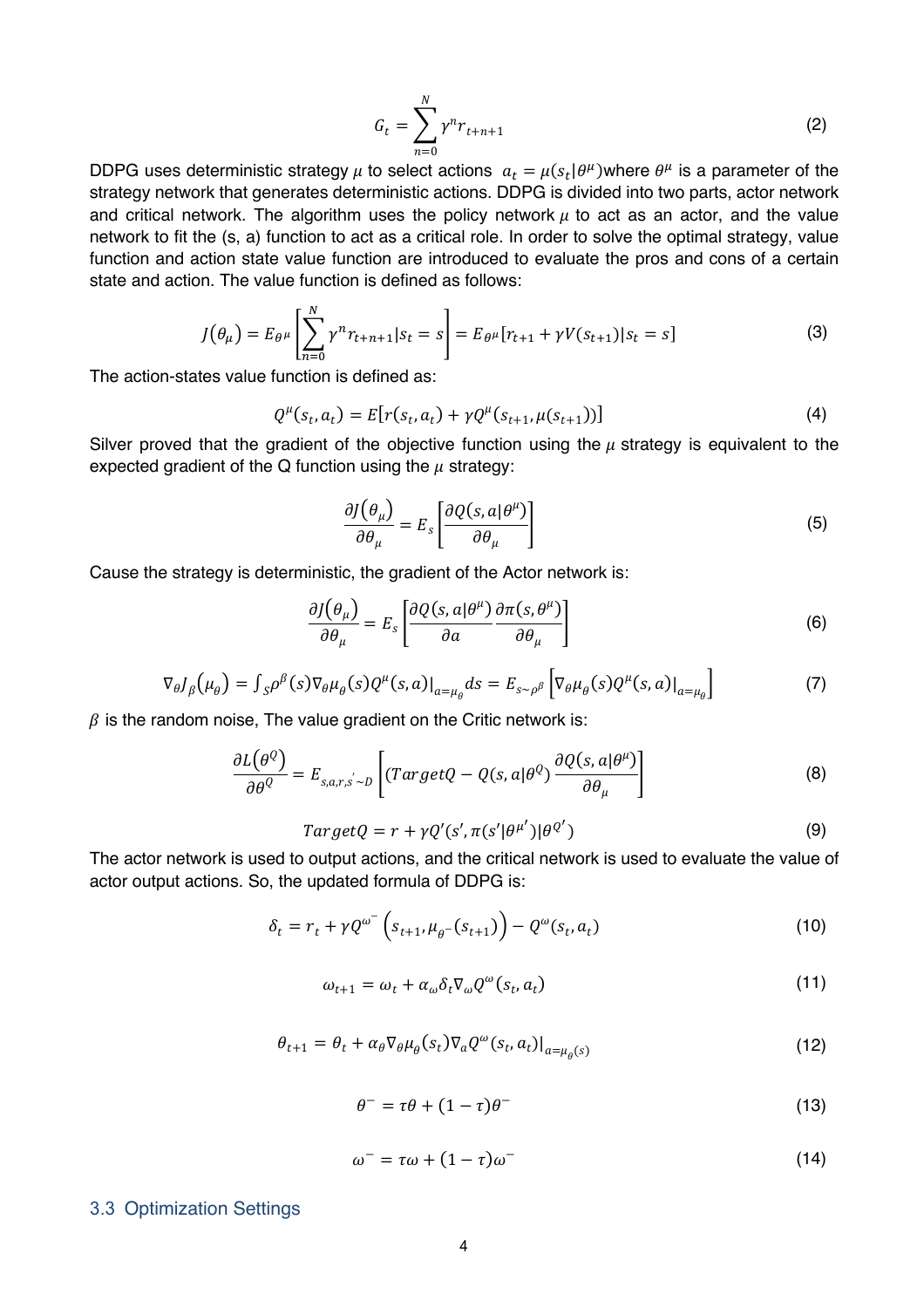Fig. 1 shows the flowchart of the new design method We set 12 independent design variables [ZS, DK, CA1, CA2, CA3, ALF, RT, HZ1, HZZ, HR1, HRZ, HORDA] as the input of the DDPG algorithm and the corresponding variations as the output. The corresponding variations are the followings: [ΔZS, ΔDK, ΔCA1, ΔCA2, ΔCA3, ΔALF, ΔRT, ΔHZ1, ΔHZZ, Δ HR1, Δ HRZ, Δ HORDA] to get enough non-design points, the characteristics of six relative rotational speeds are calculated by the HARIKA program. The design goal is to maximize the efficiency at design point while ensuring that all the non-design point margin is not lower than 15%.



Figure 1-The flowchart of the new design method

In this case, the states of DDPG are set as an 11-dimensional array, and the values are equal to the design variables. The actions array are set as the same size as the states, but the actions' values are normalized before the next state since the boundaries of variables are different from each other. For rewards, according to the optimization goals and limits, the rewards for efficiency  $(\eta)$  and margin (ky) are as follows:

$$
reward_{\eta} = \begin{cases}\n-50 & \eta < 0 \\
-50 + 60\eta & 0 \le \eta \le 0.85 \\
845\eta - 720 & 0.85 < \eta \le 0.92 \\
-50 & \eta > 0.92\n\end{cases}
$$
\n(15)\n
$$
reward_{ky} = \begin{cases}\n-50 & ky < 0 \\
200ky - 50 & 0 \le ky \le 0.15 \\
400ky - 80 & 0.15 < ky \le 0.20 \\
5 & 0.20 < ky \le 0.30 \\
0 & 0.30 < ky \le 0.50\n\end{cases}
$$
\n(16)

The total reward is the sum of the two rewards. By setting the reward, the multi-objective optimization can be achieved.

#### **Algorithm 1:** Use DDPG to extract the optimization experience from HARIKA

Randomly initialize actor network and critic network along with corresponding target network:

#### **For episode = 1 to Ep do**

Initialize and randomly reset the design variables.

#### **For step = 1 to N do**

Select and execute action to maximize value function:  $\pi(s) = \arg \max_{\alpha} Q(s, a)$ .

Observe reward  $r_t$ , new configuration  $s_{t+1}$  and store transition  $(s_t, a_t, r_t, s_{t+1})$  in replay buffer. Save maximum efficiency values that meet margin requirements.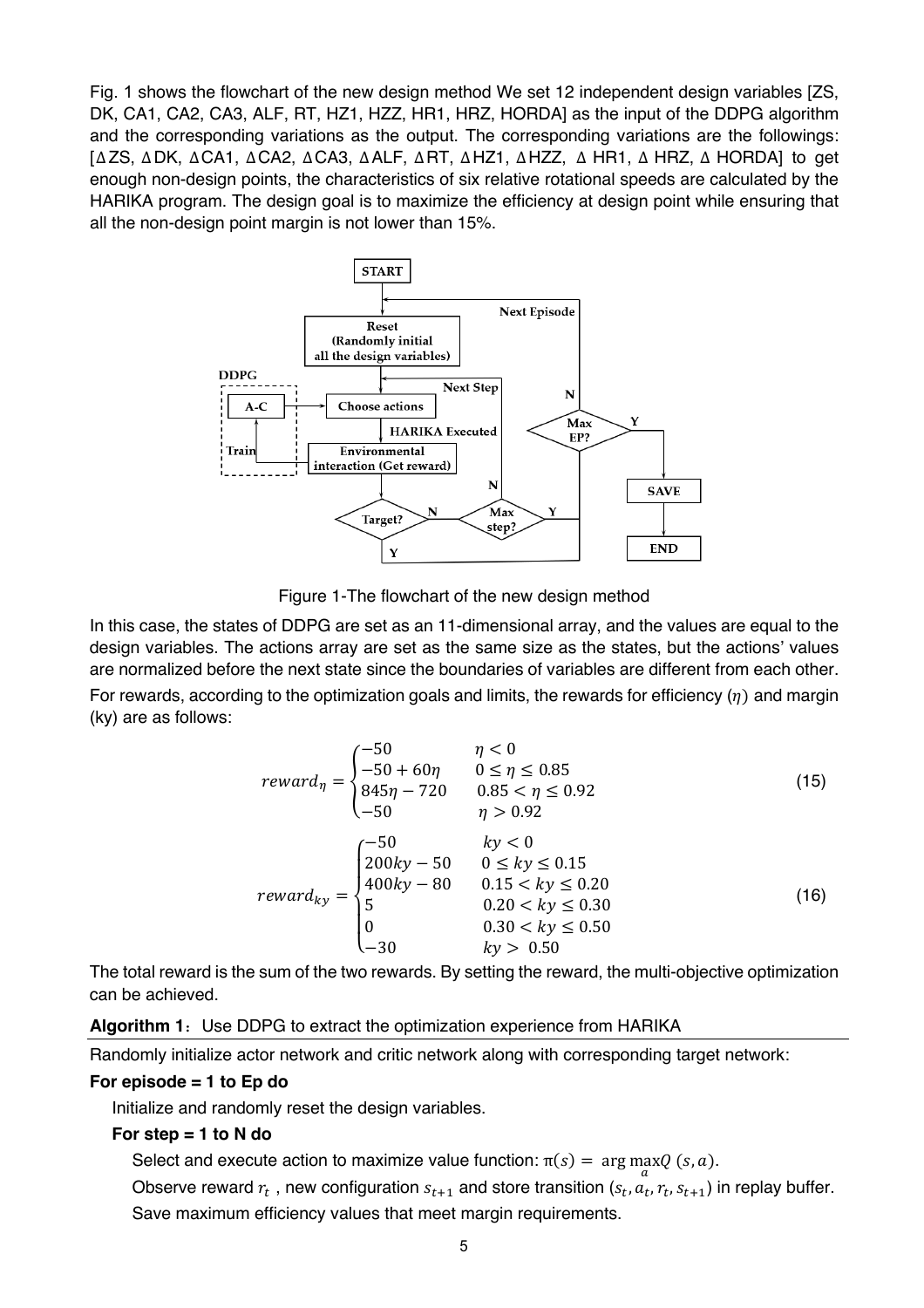Sample a minibatch of n transitions from replay buffer.

Update critic network by minimizing the loss function according to equation 14.

Update actor network using the sampled policy gradient according to equation 13.

Update the target networks.

#### **End for**

#### **End for**

## **4. Results**

TensorFlow and Adam algorithm is applied to build a neural network. The Adams algorithm is used as a convergence criterion. The learning rate is set to 0.001 and 0.001. The reward discount is set to 0.99. The replay buffer size and the minibatch were 1500 and 32, respectively. To verify the effectiveness of the optimization method, we use the ISIGHT to calculate the same optimization problem using a multi-island genetic algorithm and particle swarm optimization algorithm.

Multi-island genetic algorithm and particle swarm algorithm set the total number of rounds to 20,000, which is the same as DDPG algorithm. The results of the three methods are shown in Table 2. Result of optimizations.

| Table 2-Results of optimization |           |         |     |     |  |  |                                    |          |          |                                           |            |    |
|---------------------------------|-----------|---------|-----|-----|--|--|------------------------------------|----------|----------|-------------------------------------------|------------|----|
| <b>Run</b>                      | DK -      |         |     |     |  |  |                                    |          |          | CA1 CA2 CA3 ALF TAO HZ1 HZZ HR1 HRZ HORDA | $\eta$     | ky |
| Baseline 0.450                  |           | 130     | 130 | 130 |  |  | 65  0.50  0.240  0.200  1.3  0.9   |          |          | 0.047                                     | 0.836 0.03 |    |
| DDPG.                           | 0.505 134 |         | 156 | 116 |  |  | 77  0.46  0.247  0.259             | 1.3 1.05 |          | 0.053                                     | 0.856 0.23 |    |
| MOGA                            | 0.610     | 168     | 130 | 134 |  |  | 71  0.40  0.243  0.295  1.04  0.78 |          |          | 0.064                                     | 0.858 0.49 |    |
| MOPS.                           | 0.625     | 163     | 129 | 140 |  |  | 66  0.40  0.214  0.289             |          | 1.6 0.80 | 0.070                                     | 0.854 0.53 |    |
| EVOL                            | 0.550     | 152 143 |     | 135 |  |  | 76  0.40  0.240  0.310  1.17  0.84 |          |          | 0.053                                     | 0.858 0.36 |    |

| Table 2-Results of optimization |  |
|---------------------------------|--|
|---------------------------------|--|

DDPG and the other two optimization algorithms show significant design optimization effects compared to the baseline value. After the optimization design, the efficiency reached 85.6%, which was 2.0% higher than the initial value, and the surge margin increased by 20%, meeting the optimization limits. Compared with the traditional optimization algorithm, the optimal value is the same as the multi-island genetic algorithm, and it is slightly smaller than the particle swarm algorithm under the condition of satisfying the margin constraint.

Fig. 2 and Fig. 3 show the flow efficiency characteristic line and flow pressure ratio characteristic line of the DDPG algorithm, genetic algorithm, and particle swarm algorithm.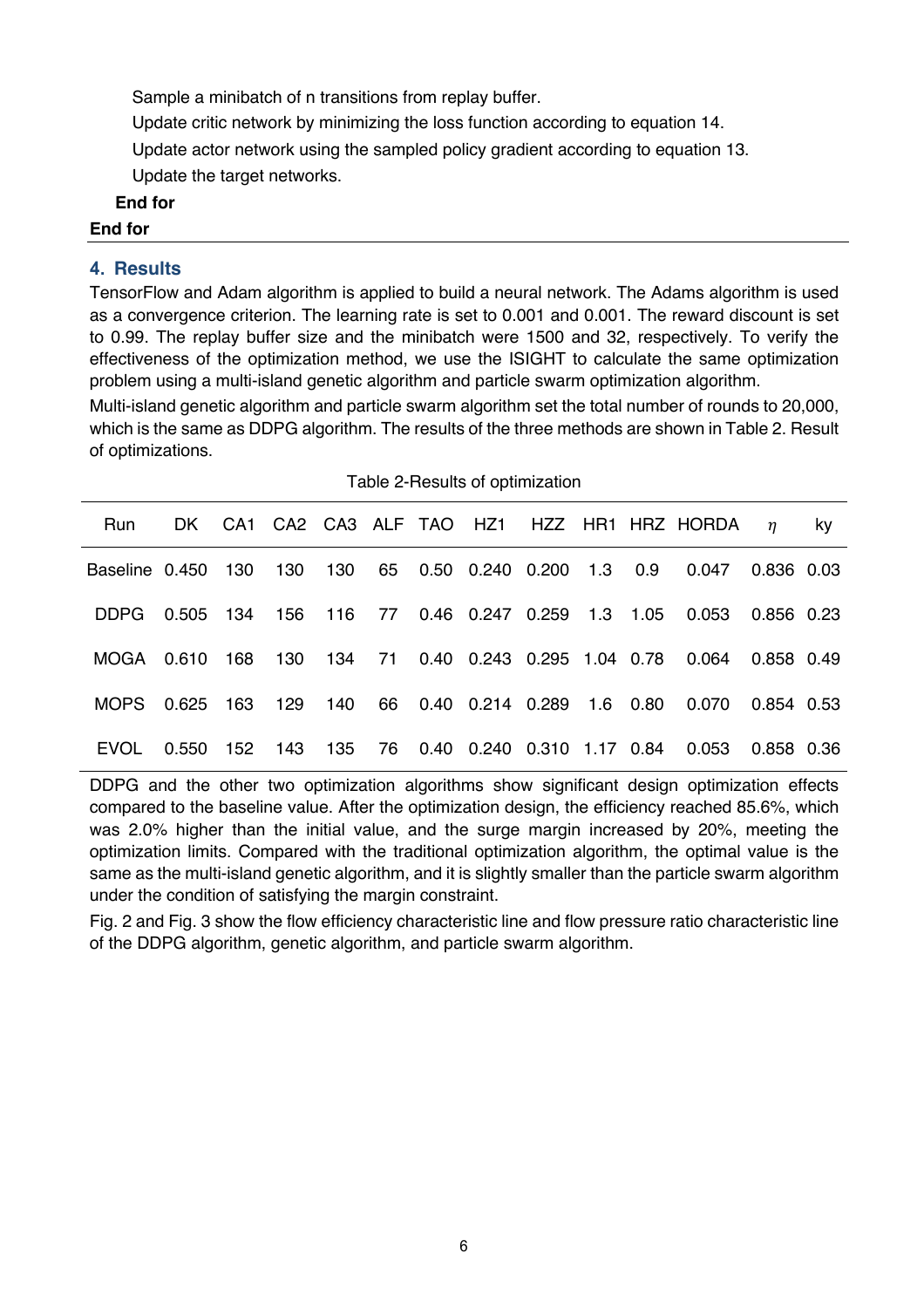

At 100% speed at the design point, the efficiency value is equivalent, but the pressure ratio of the design result of DDPG is significantly higher than the other two algorithms. At the non-design point, the efficiency of DDPG is significantly lower than the other two methods. Because only the efficiency of the design point and the margin of the non-design point are considered when designing the algorithm. And the efficiency of the non-design point is not reflected in the reward, which may be added to the calculation in subsequent work.

The reward history of DDPG training process is shown in Figure 4. The reward had a significant increase during the training process, which reflects a learning process of DDPG.



Figure 4-The reward history of DDPG

#### **5. Discussions**

#### 5.1 The extending application of the DDPG

Chapter 4 provided the design results of the new design method based on DDPG and verified the effectiveness of the new approach. In the design process, the new method was mainly used as an optimization method. Reinforcement learning method is reproducibility. After training, the agent should gain the ability to give a new design result in a short time. The whole design process of axial compressor contains the 1-D mean-line design, 2-D throughflow design, blade modeling, and 3-D predicting process. The mean-line design provides the flow path and few virtual flow parameters which are the basis of the whole design process. Designer preliminary gives these parameters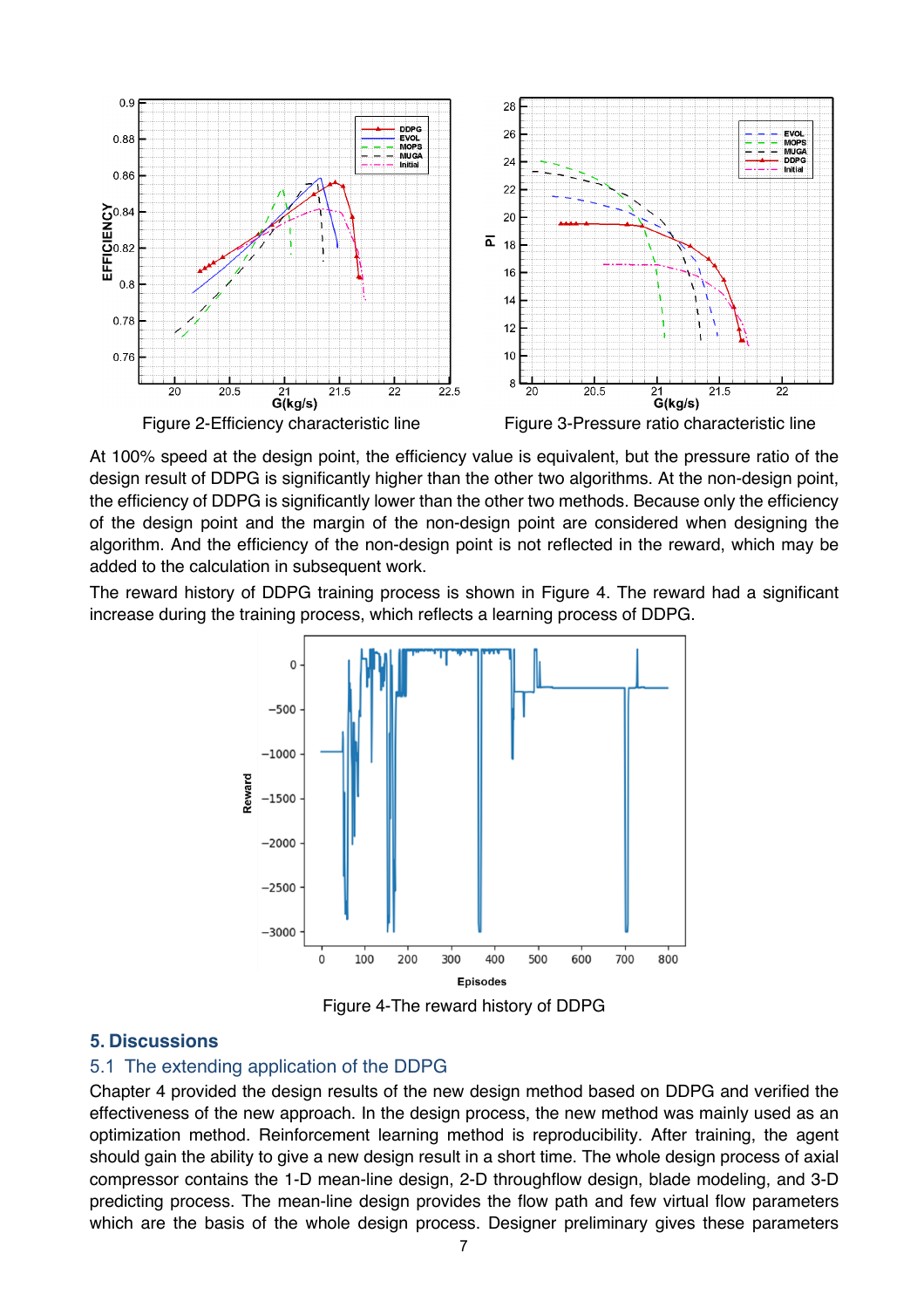depends on the experiences, following with a deterministic process usually based on the optimization method. As the design process is iterative, it is necessary to obtain different design results which met the design requirements quickly. In the traditional optimization process, the samples will be useless once the optimal solution is found. Different from the traditional method, the DDPG can gain the experience from the optimization process and give new design results in few steps after training, which provides different results for the designer. Thus, this chapter verified the redesign ability of the new design method through the mean-line design process of a practical 15-stage axial compressor.

## 5.2 Design variables and requirements.

Pressure ratio: 14.82 Mass Flow: 356.3kg/s Atmospheric pressure: 101325Pa Total temperature: 288.15K Rotation speed: 3000rpm Stage number: 15 stages Target efficiency: 0.87

To simplify the training process, the surge margin calculation will not be considered. Thus, the design variables reduced to 5 (DK, CA1, CA2, ALF, HZ1) and other variables are defined as certain values. The definitions and ranges or values of the design variables are shown in Table 3.

| Definition                 | Design Variable | Ranges/Values |  |
|----------------------------|-----------------|---------------|--|
| Hub/tip ratio              | DK              | $0.40 - 0.85$ |  |
| Inlet air velocity         | CA1(m/s)        | 130-240       |  |
| <b>Middle air velocity</b> | CA2(m/s)        | 120-240       |  |
| Outlet air velocity        | CA3(m/s)        | 130           |  |
| Inlet airflow angle        | <b>ALF</b>      | 40-75         |  |
| Reaction                   | <b>TAO</b>      | 0.51          |  |
| <b>Tip load factor</b>     | HZ <sub>1</sub> | $0.15 - 0.35$ |  |
| Root load factor           | HZZ.            | 0.20          |  |
| Tip pitch ratio            | HR <sub>1</sub> | 2.3           |  |
| Root pitch ratio           | <b>HRZ</b>      | 1.4           |  |
| Minimum chord length       | <b>HORDA</b>    | 0.060         |  |

Table 3-The definitions and ranges/values of the design variables

The evaluation process consists of thermodynamics calculation and flow path generating to get the efficiency and flow path. Thus, the DDPG method settings are shown in the following.

## 5.3 The results of the redesign process.

The neural network algorithm was Adam. The learning rate is set to 0.001 and 0.002. The replay buffer size and the minibatch were 10000 and 32, respectively. The reward discount is set to 0.95. The reward for efficiency is shown in Eq 17.

$$
reward_{\eta} = \begin{cases} 0 & \eta < 0.875 \\ 860\eta - 735 & 0.875 < \eta \le 0.92 \\ -50 & \eta > 0.92 \end{cases}
$$
 (17)

The basic algorithm is the same as Algorithm 1. The max episodes number is 400, and the max steps number is 400. The design goal of efficiency is set to 0.874. In each episode, once the design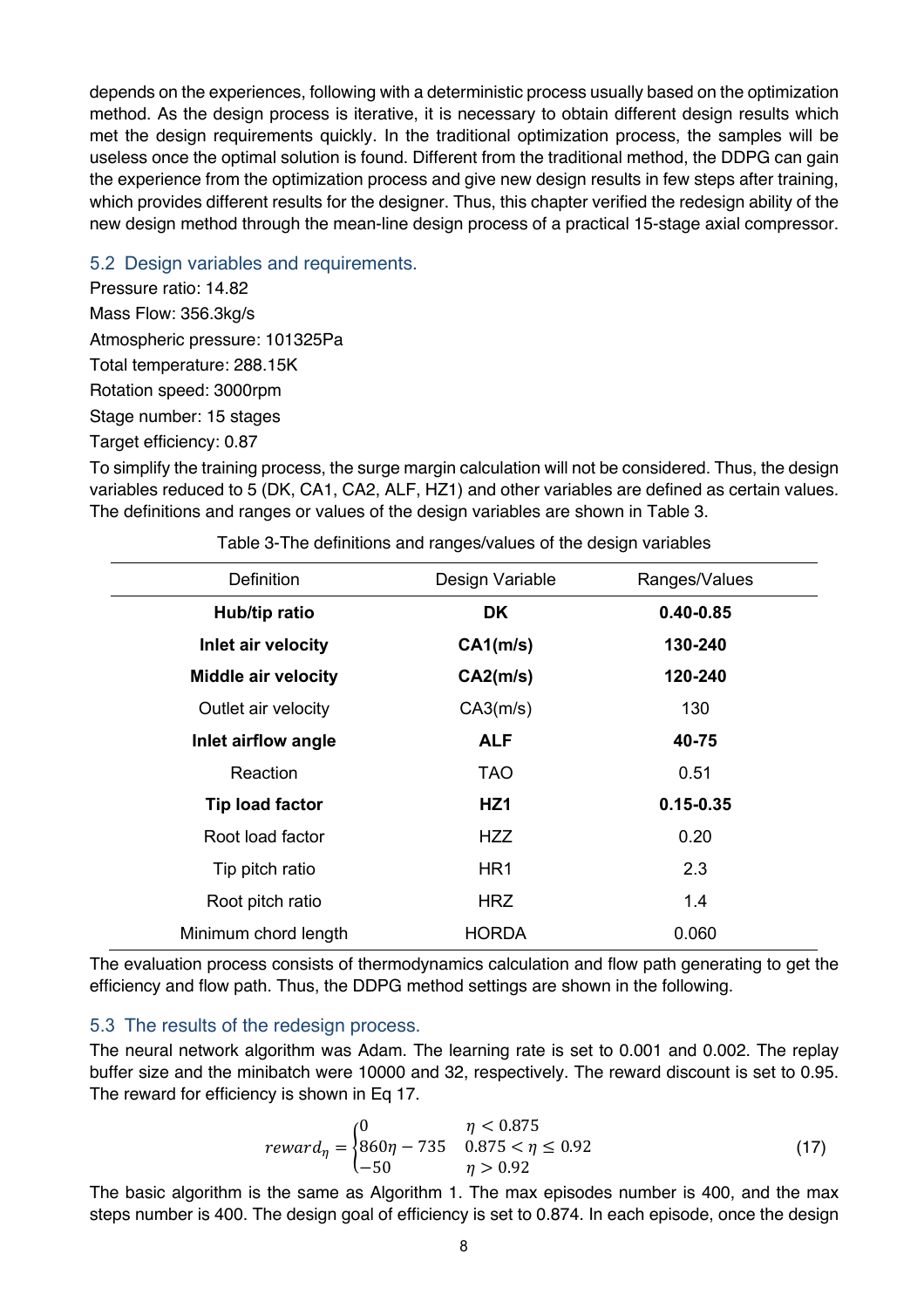goal is satisfied, the design variables will be randomly initialized and turn to the next episode.



Figure 5-Reward history of the training process

Fig. 5 shows the reward history of the training process. At the start, the reward is negative and cannot reach the design goal in each episode. At episode 100, the reward turns to positive and stable, which means the effectiveness of the learning process. In each process, the agent reached the design goal in few steps. Fig 6 shows the redesign history of the trained DDPG. To verify the design result, the Differential Evolution (DE) optimization method was introduced to solve the same problem. The maximum predicting number was 16000 (the same as the DDPG max step number). Fig. 7 shows the optimization history of DE, each generation contains 100 steps.



Figure 6-Redesign history of the trained DDPG Figure 7-The optimization history of DE

The results of the DDPG and DE are shown in Table 4. The max efficiency of DE optimization results is 87.8%, which is separately 0.4% and 0.2% higher than the two redesign results DDPG1 and DDPG2. The DDPG 1 and DDPG 2 separately reached the design goal in 20 steps and 2 steps, which saved considerable time compared to the DE method with slightly low efficiency. Furthermore, the design results of DDPG 1 and DDPG 2 were obviously different, which can give the designer different references.

| Run             | <b>Baseline</b> | DDPG 1(trained) | DDPG 2(trained) | DE    |
|-----------------|-----------------|-----------------|-----------------|-------|
| DK              | 0.4315          | 0.635           | 0.6236          | 0.70  |
| $CA1$ (m/s)     | 218.3           | 165.7           | 188.6           | 184   |
| $CA2$ (m/s)     | 169             | 168.7           | 194.8           | 192   |
| <b>ALF</b>      | 63.45           | 60.2            | 43.0            | 69.05 |
| HZ <sub>1</sub> | 0.317           | 0.264           | 0.238           | 0.232 |

Table 4-The optimization results of DDPG and traditional methods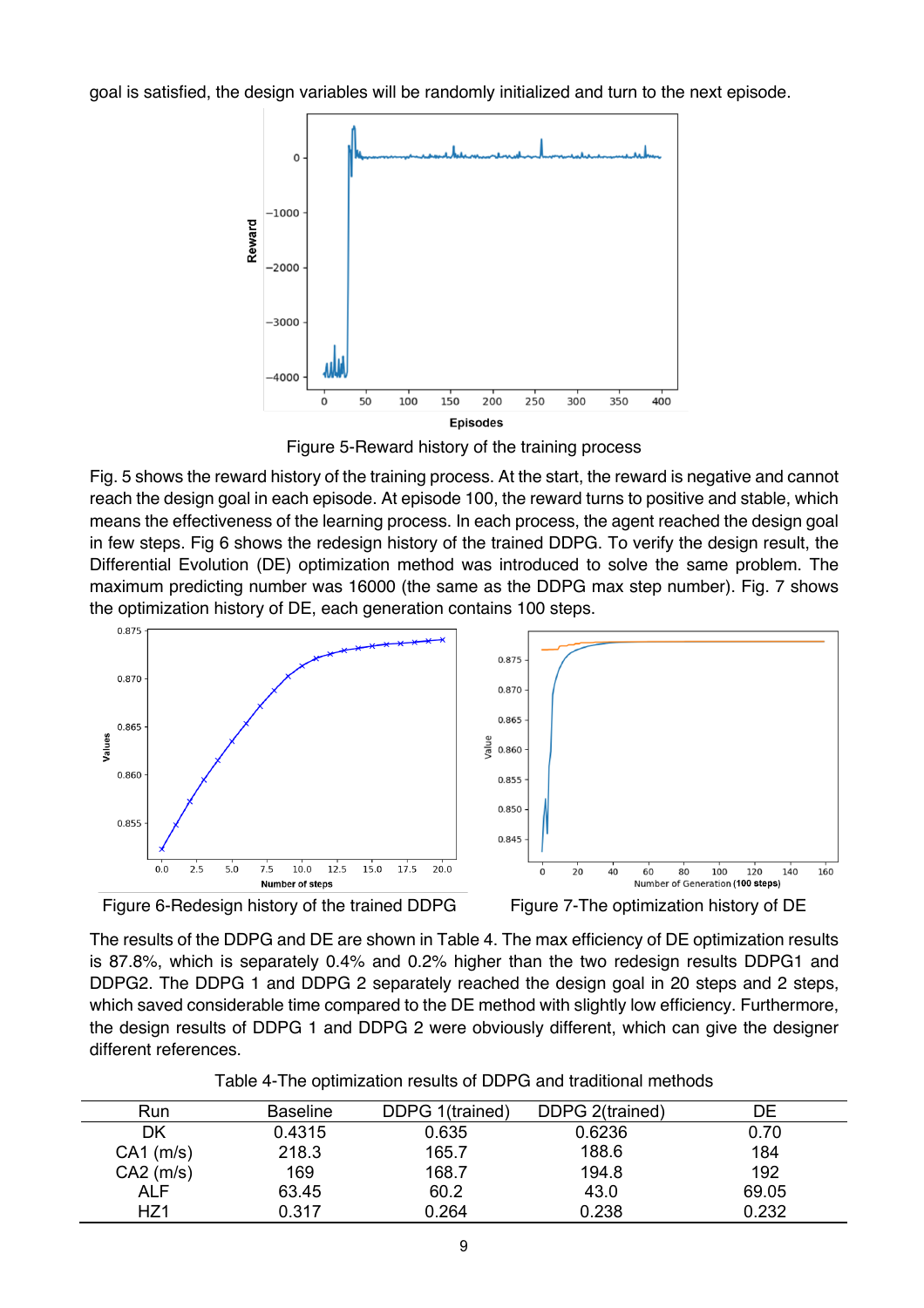| חם׳                | $\Omega$<br>∼ –<br><i></i><br>70<br>,,,,, | 4%                 | 6%<br>. . | 00/<br>70<br>. ت |
|--------------------|-------------------------------------------|--------------------|-----------|------------------|
| Number of<br>Steps | $\overline{\phantom{0}}$                  | nr<br>∠∪<br>$\sim$ |           | 6000             |

# **6. Conclusions**

Reinforcement learning can obtain experience in the continuous interaction with the environment to guide future actions. This paper discussed the feasibility of the reinforcement learning method for the aerodynamic design of axial compressors. The DDPG algorithm was used to optimize and accelerate the mean-line aerodynamic design process of axial compressors. After training, the adiabatic efficiency is improved by 2.0% with 23% surge margin, which verified the effectiveness of the design method. This approach obtained experiences from continuous interaction with the predicting program and gained redesign ability to provide different design references for the designer in few steps. The Differential Evolution (DE) optimization method was introduced to solve the same problem to verify the effectiveness of the redesign results. After training, the redesigned efficiency was 0.2% lower than the DE optimization results. The total number of steps of DE optimized and DDPG redesigned were separately 16000 and 20, which verified the quick redesign ability of the new design method.